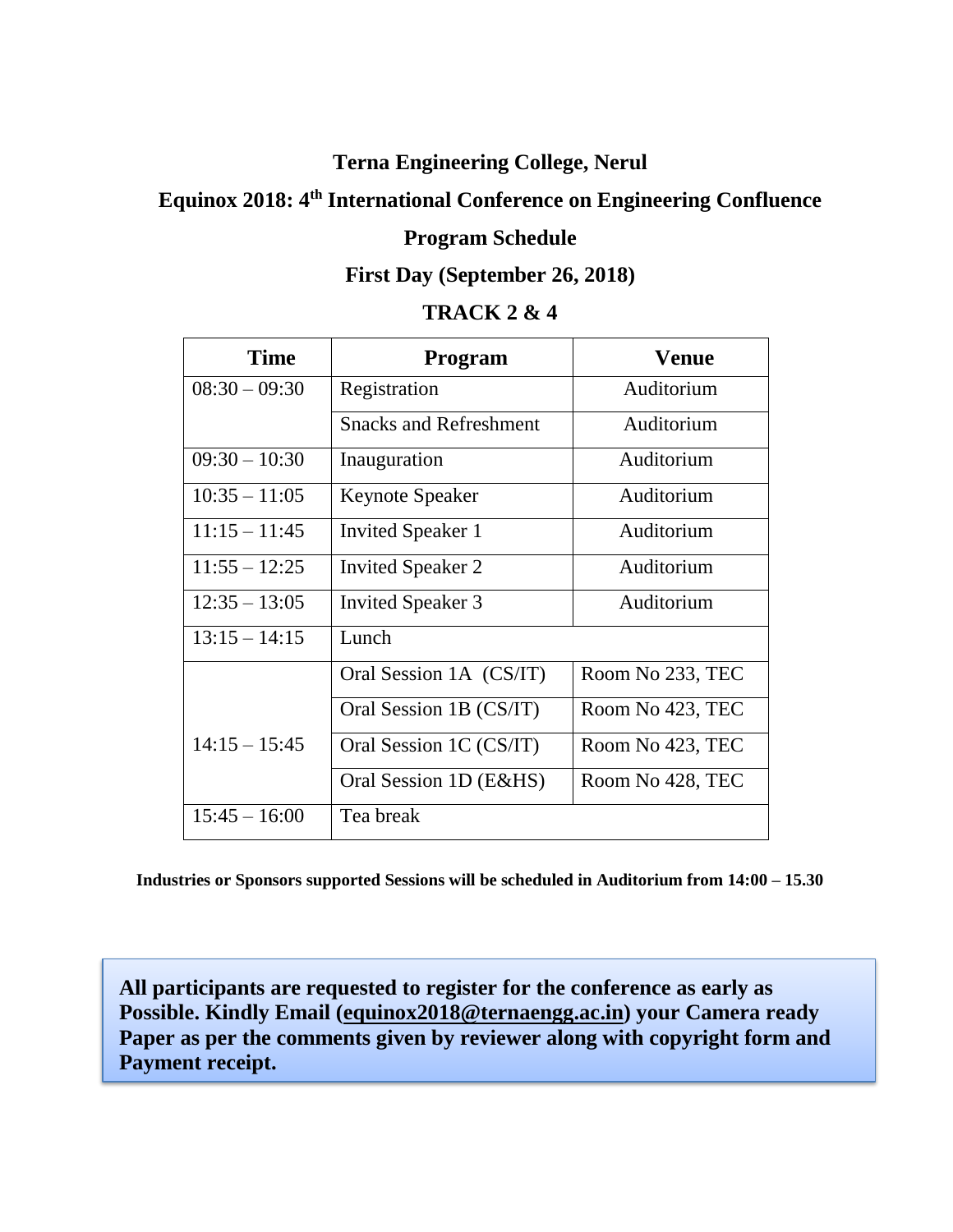# **Terna Engineering College, Nerul**

## **Equinox 2018: 4 th International Conference on Engineering Confluence**

#### **Program Schedule**

#### **Second Day (September 27, 2018)**

#### **TRACK 1**

| <b>Time</b>     | <b>Program</b>                | <b>Venue</b>     |
|-----------------|-------------------------------|------------------|
| $09:30 - 10:30$ | Registration                  | Auditorium       |
|                 | <b>Snacks and Refreshment</b> | Auditorium       |
| $10:40 - 11:40$ | <b>Keynote Address</b>        | Auditorium       |
| $11:45 - 13:00$ | <b>Invited Speaker</b>        | Auditorium       |
| $13:00 - 14:00$ | Lunch                         |                  |
| $14:00 - 15:30$ | Oral Session 1A (ET/ELX)      | Room No 233, TEC |
|                 | Oral Session 1B (ET/ELX)      | Room No 423, TEC |
|                 | Oral Session 1C (ET/ELX)      | Room No 424, TEC |
| $15:45 - 16:00$ | Tea break                     |                  |

**Industries or Sponsors supported Sessions will be scheduled in Auditorium from 14:00 – 15.30**

**All participants are requested to register for the conference as early as Possible. Kindly Email [\(equinox2018@ternaengg.ac.in\)](mailto:equinox2018@ternaengg.ac.in) your Camera ready Paper as per the comments given by reviewer along with copyright form and Payment receipt.**